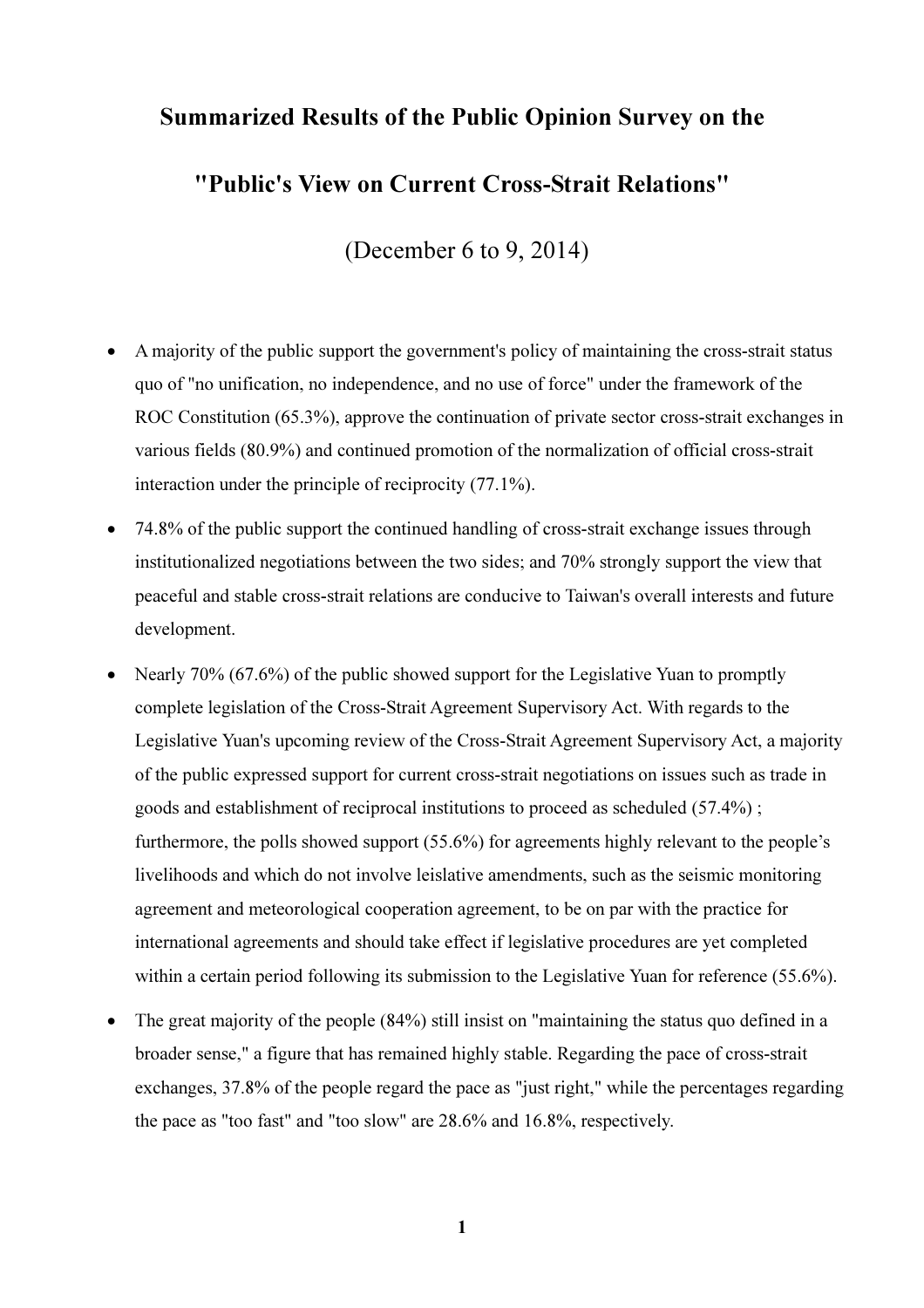## I. Survey Background and Methods

In order to understand the public's views on issues concerning cross-strait relations, the Mainland Affairs Council (MAC) commissioned the Election Study Center of National Chengchi University to conduct a telephone survey of adults aged 20 and over in the Taiwan Area from December 6 to 9, 2014. A total of 1,081 valid samples were collected, with a sampling error of 2.98% based on a 95% confidence level.

## II. Major Findings

#### (1) Views on the government's overall cross-strait policy

 65.3% public support the government's policy of maintaining the cross-strait status quo of "no unification, no independence, and no use of force" under the framework of the ROC Constitution. The vast majority of the public approve the continuation of private cross-strait exchanges in various fields (80.9%), approve the government's continued promotion of normalization of official cross-strait interaction under the principle of reciprocity (77.1%), and support the continued handling of cross-strait exchange issues through institutionalized negotiations (74.8%). Moreover, 70% of the public agree that peaceful and stable cross-strait relations are conducive to Taiwan's overall interests and future development, while 61.3% of the people if the government were to successfully engages in trade and economic cooperation negotiations with other countries and participates in regional economic integration, it would increase the Taiwan public's confidence in cross-strait economic and trade liberalization.

# (2) Views on issues related to the Cross-Strait Agreement Supervisory Act

 67.6% of the public showed support for the Legislative Yuan to promptly complete legislation of the Cross-Strait Agreement Supervisory Act to prevent affecting the operation of cross-strait institutionalized negotiations and harming the interests of the people. 57.4% of the public expressed support for current cross-strait negotiations on issues such as trade in goods and establishment of reciprocal institutions to also proceed according to schedule. Furthermore, the polls showed support (55.6%) for agreements highly relevant to the people's livelihoods and which do not involve